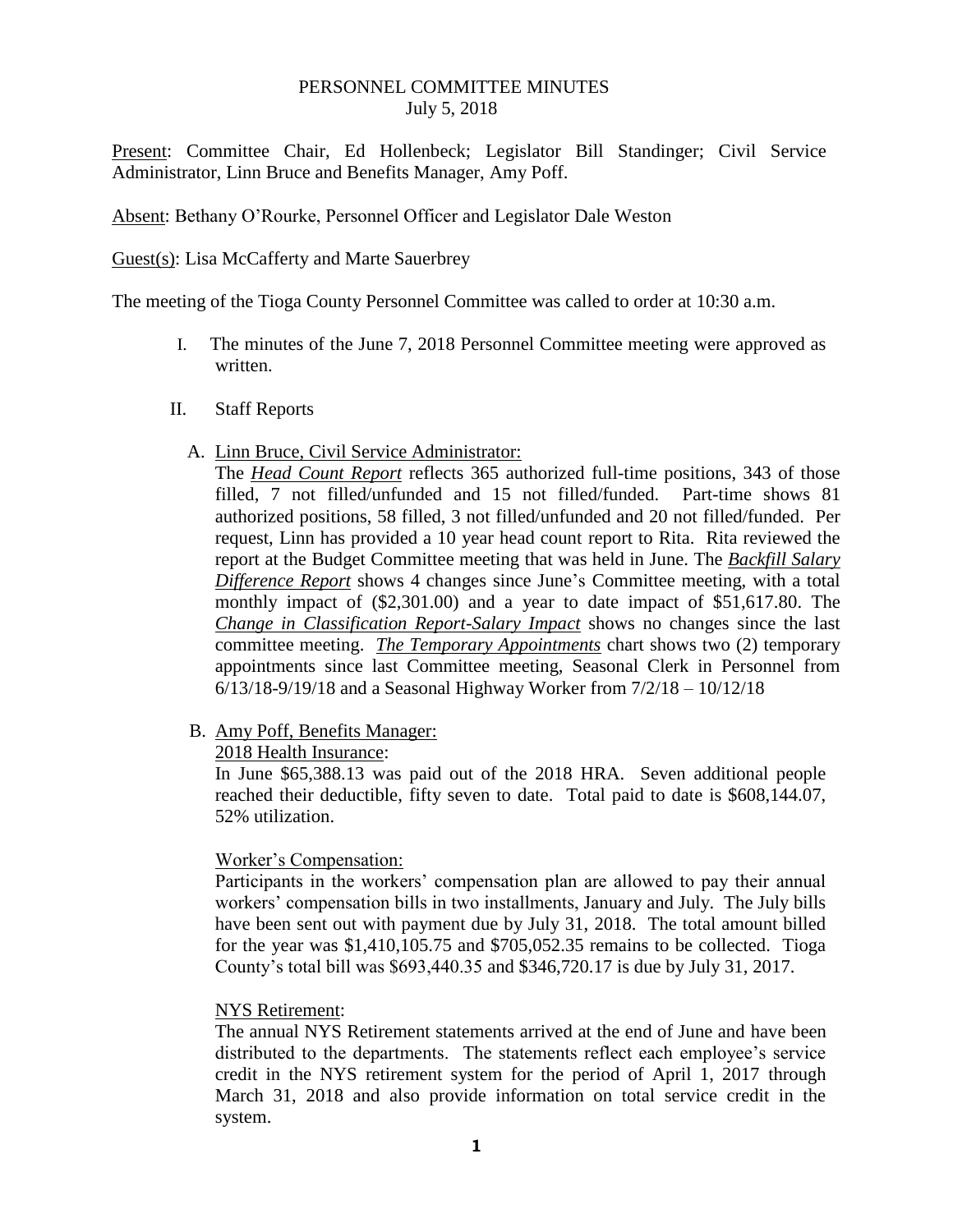# C. Budget Tracking Report:

The budget tracking report as of June 28, 2018 was displayed for review. So far in 2018 we have collected \$1,265.00 (43%) of our projected revenues. We have spent 47.6% of our appropriations.

- III. Old Business:
	- A. 10 Year History of Positions in Each Department: Linn has provided this report to Rita. Marte requested a copy of the report, Linn will send it to her.
	- B. Office Renovations: The office renovations are about 1/3 completed at this point. Bethany will be able to move back into her office next week. The next area to be renovated is the reception area. We will use the door from the hallway into the conference room as our reception entrance for about 2 weeks. I.T. and Buildings and Grounds are coordinating to move the copier into the hallway during that time period.
- IV. New Business:
	- A. 2<sup>nd</sup> Quarter Exit Interview Report: The report and copies of the actual forms have been sent to the appropriate Department Heads and the Legislator that chairs the HHS Committee.
- VI. Resolutions:
	- A. Reclassify One (1) Vacant Corrections Officer (PT) Position to Cook (PT) (Sheriff's Office): The Sheriff has determined that an additional part-time Cook position is necessary. The Sheriff currently has nine (9) part-time Corrections Officer positions vacant which are compensated at the same 2018 hourly rate (\$14.39) as a part-time Cook (PT). This resolution reclassifies one part-time Corrections Officer position to a part-time Cook position at the same hourly 2018 rate of \$14.39 per hour effective July 11, 2018.
	- B. Amend Resolution #320-02; Increase Civil Service Application Fees: Resolution 320-02 established Application fees of \$15 for non-uniformed titles and \$25 for uniformed titles. The Personnel Department will begin offering an on-line Application Portal whereby applicants may submit electronic applications as well as payment of the Application fee. The electronic payments will be collected via a PayPal account. PayPal will charge a fee of 2.9% plus 30¢ per transaction. Resolution 320-02 is hereby amended to establish on-line Application fees for non-uniformed titles to \$16 and \$27 for uniformed titles effective upon start of the on-line application portal.
	- C. Abolish one (1) Vacant Full time Accounting Associate I Position and Create Office Specialist III: The Public Health Director has assessed both current and long term needs of the department. This resolution abolishes one (1) Accounting Associate I position and creates one (1) Office Specialist III position effective July 11, 2018.